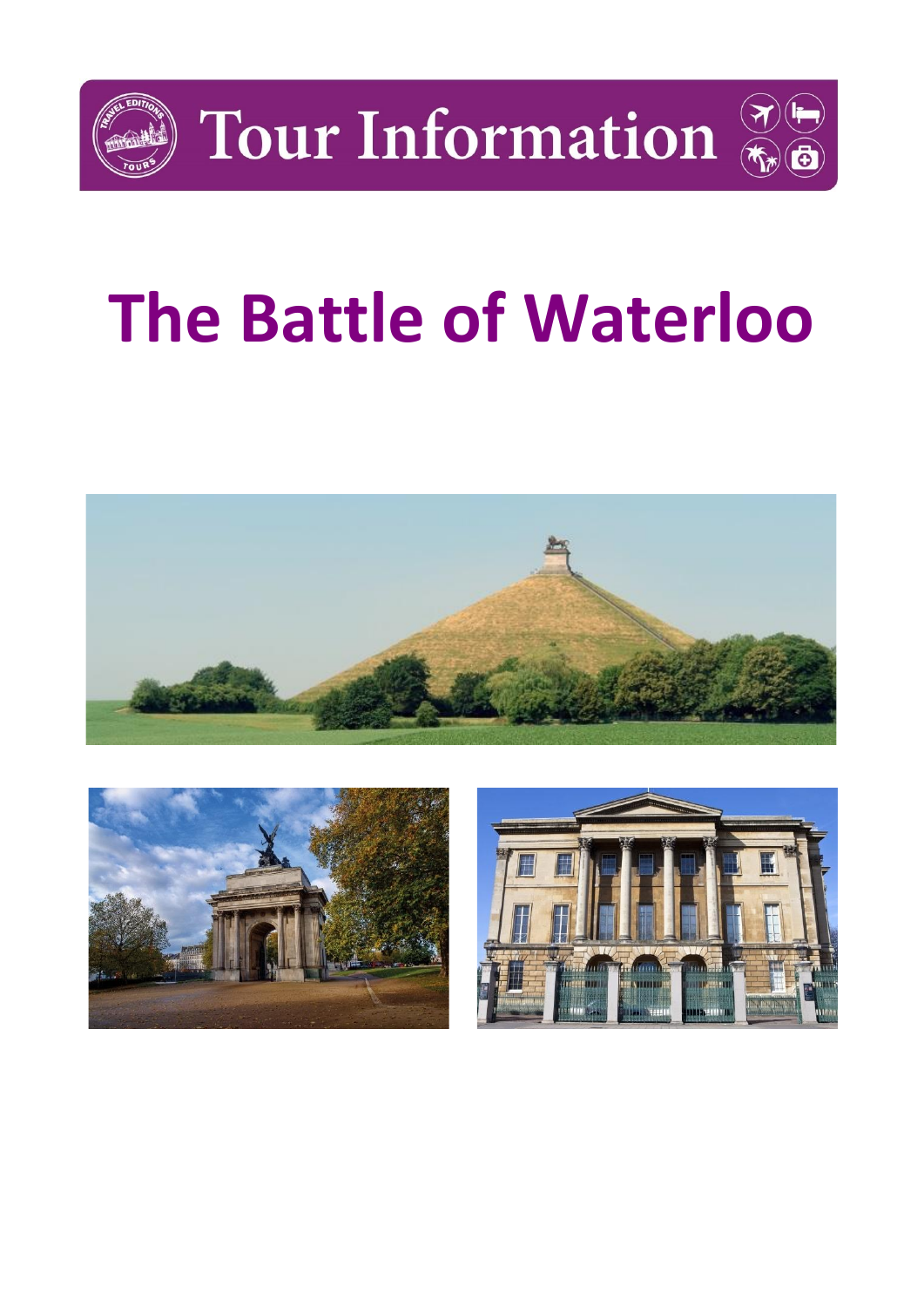

#### **Passports**

You may need to renew your British Passport if you are travelling to an EU country. Please ensure your passport is less than 10 years old (even if it has 6 months or more left on it) and has at least 6 months validity remaining from the date of travel. EU, Andorra, Liechtenstein, Monaco, San Marino or Switzerland valid national identification cards are also acceptable for travel.

For more information, please visit: passport [checker](https://www.gov.uk/visit-europe-1-january-2021?utm_medium=uktrav-partner&utm_source=social&utm_campaign=transition&utm_content=AITO)

# **Visas**

If you're a tourist, you do not need a visa for short trips to most EU countries, Iceland, Liechtenstein, Norway and Switzerland. You'll be able to stay for up to 90 days in any 180-day period. For all other passport holders please check the visa requirements with the appropriate embassy.

For further information, please check here: [travel](https://www.gov.uk/visit-europe-1-january-2021?utm_medium=uktrav-partner&utm_source=social&utm_campaign=transition&utm_content=AITO)  [to the EU](https://www.gov.uk/visit-europe-1-january-2021?utm_medium=uktrav-partner&utm_source=social&utm_campaign=transition&utm_content=AITO)

Different rules apply to Bulgaria, Croatia, Cyprus and Romania. If you visit these countries, visits to other EU countries do not count towards the 90 day total.

For all other passport holders please check the visa requirements with the appropriate embassy.

Belgian Embassy: 17 Grosvenor Crescent, London SW1X 7EE. Tel: (0)20 7470 3700. [London@diplobel.fed.be](mailto:London@diplobel.fed.be) For visa information: Tel: 0871 376 0023, or visit

[www.vfs-be-uk.com.](http://www.vfs-be-uk.com/)

Open Mon-Fri 0900-1200.



You will be issued with return train tickets. Please take care not to lose your tickets and please check that the details on your tickets are accurate. Your ticket is non-transferable and non-refundable. No refund can be given for non-used portions.

Standard Premier on Eurostar tickets is indicated by two asterisks in the class type section in the top right hand corner. A light meal will be served to passengers travelling Standard Premier on Eurostar. Standard class Eurostar tickets do not include any food or drink on board, although there is a buffet car serving drinks and snacks.

# **Train Seats**

On all legs of the journey you have reserved seat and carriage numbers which are shown clearly on your ticket.



As with most trains, passengers are responsible for carrying baggage onto and off the train. Baggage can be stored on overhead shelves or at the entrance to the carriages. Trollies are available at St Pancras, but bags do need to be carried on to the platform. Porters are sometimes but not always available at St Pancras.

Travel Editions recommends a luggage delivery service called **thebaggageman**, where your suitcase can be picked up from your home before departure and delivered straight to your hotel; therefore removing the worry about carrying your cases onto and off the trains.

For further information: [http://www.thebaggageman.com](http://www.thebaggageman.com/)

#### **Labels**

Please use the luggage labels provided. It is useful to have your home address located inside your suitcase should the label go astray.

#### **Special Requests**

If you haven't already, please notify Travel Editions of any special requests as soon as possible to allow sufficient time to make the necessary arrangements.

#### **Arrival**

On arrival in Brussels, transfer by coach to the fourstar Marivaux Hotel for check in for a three-night stay.

# **Border Control**

You may have to show your return ticket and money.

At border control, you may need to:

show a return or onward ticket.

• show you have enough money for your stay.

use separate lanes from EU, EEA and Swiss citizens when queueing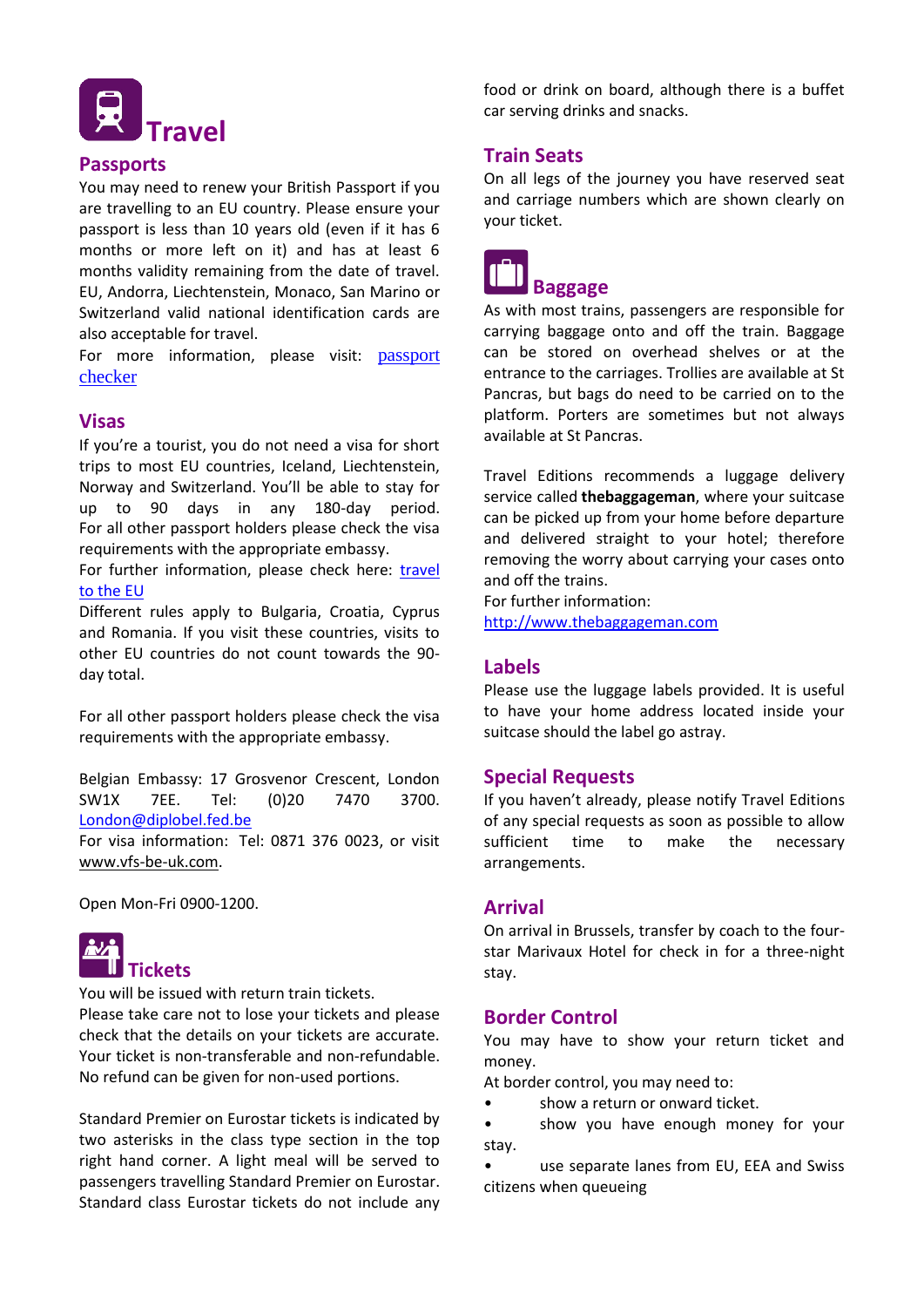

## **Marivaux Hotel, Brussels**

Located about 500 metres from the historic Grand Place on elegant Blvd Adolphe Max, the four-star Marivaux Hotel is converted from an old cinema and is the perfect base for this tour. This comfortable hotel offers a restaurant, bar and stylishly decorated bedrooms with private bathroom, hairdryer, minibar, TV, telephone, wi-fi, safe, and coffee/tea making facilities.

For more information visit the hotel website: <http://www.hotelmarivaux.com/>



Belgium's food specialities extend far beyond just beer, chocolate, chips and waffles. This small country has rich local resources with fish and mussels harvested from the North Sea, pheasant, rabbit and venison from the forested hills of the Ardennes, and excellent beef and lamb from the Flemish polders.

Traditional dishes include *moules frites*, s*toemp*  (mashed potato with leeks and carrots), *witloof en oven* (endives wrapped in ham and covered in cheese sauce), *waterzooi* (fish or chicken and vegetable broth), *paling in't groen* (eel cooked in a sauce of spinach, herbs and white wine), *lapin aux pruneaux* (rabbit cooked with prunes and beer), *Faison à la brabançonne* (pheasant cooked in butter with Brussel sprouts and endives), and *filet américain* (or *steak tartare,* raw mincemeat mixed with egg, onion and capers).

You will find plenty of places to enjoy a meal or snack, ranging from the Michelin-Starred to the humble *fritkot* (chip stand).

Watch out for restaurants offering a lunchtime special set menu – *dagschotel* or *plat du* jour – they offer great value for money. Usually, a discretionary service charge is added to your bill in restaurants and bars, and no further tipping is required, although if service is considered excellent, it is customary to round up the bill.



Over 400 beers are brewed in Belgium – ranging from the mass-produced lagers like *Stella Artois* to the local, artisanal microbreweries. You will find everything from brown ales, amber ales, white beers, Flemish reds, Indian pale ales, to stouts and Lambic beers. *Trappist* beers, such as *Chimay, Achel, Orval, Rochefort, Westmalle* and *Westyleteren*, are brewed in Trappist monasteries, with monks taking an active part in the production process and the profits supporting the monastery. *Bières d'Abbaye,* the best known being *Leffe* and G*rimbergen,* however, are commercially brewed, just using the name and recipe of former monastic breweries. Try a *Hoegaarden* for a white beer, *Lambics* and *Guezes* for oak-aged beers, a *Duvel* for a blonde ale, a local *Cantillon* (microbrewed in Brussels), or if you prefer something sweeter, the cherry-flavoured *Kriek*.

The local spirit is *Jenever*, similar to gin, originally flavoured with juniper berries.

**Meals included in the price of your holiday are:**

**Breakfast** – daily

**Dinner** - on the first and second evening.

# **Taking food and drink into EU countries**

You are not able to take meat, milk or products containing them into EU countries.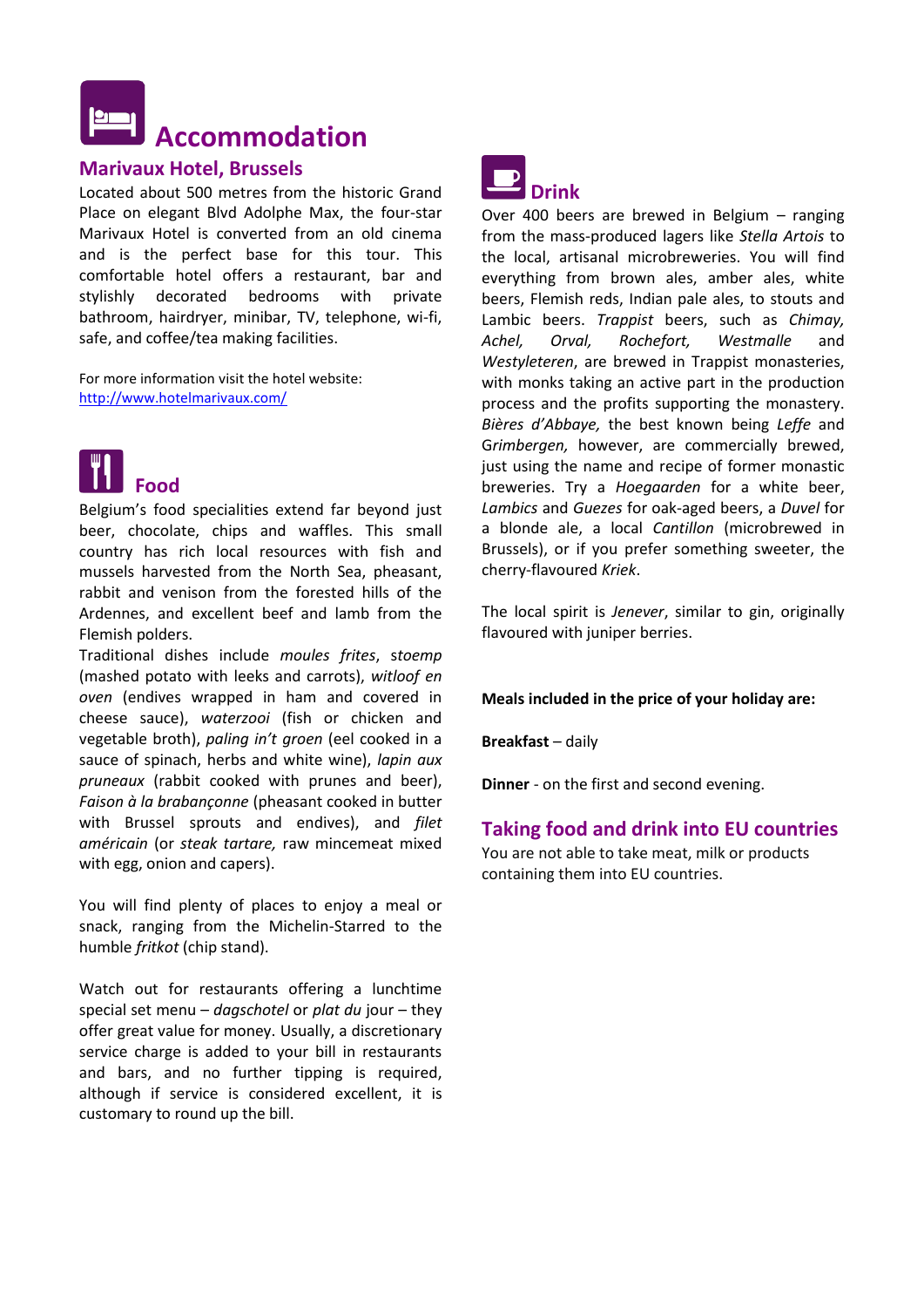

#### **Brussels**

Europe's administrative capital and easily reached in just over 2 hours from London; Brussels is lively, wealthy and receptive and has always been willing to embrace new ideas and philosophies. Brussels grew from a small rural settlement on the river Senne to become an important city-region in Europe. Since the end of the Second World War, it has been a major centre for international politics and home to numerous international organisations, politicians, diplomats and civil servants. The city is home to many world class museums, such as the *Art and History Museum* with its objects from various civilisations, or just take time to wander through the streets of the old town to admire the *Grand Place, City hall* and *Cathedral of Saints Martin and Gudule*.

For more information about Brussels, please visit: <http://visitbrussels.be/>

## **Apsley House and Wellington Arch**

Henry Bathurst, Baron Apsley, commissioned architect Robert Adam to build him a new house at a cost of £10,000 in 1771. Be amazed by the glittering interiors of the grandest address in the capital, once known as 'Number 1 London'. This beautiful Georgian building was the London home of the first Duke of Wellington and has changed very little since his great victory at Waterloo in 1815. Enjoy one of the finest art collections in London, with paintings by Velazquez and Rubens, as well as a wonderful collection of silver and porcelain.

For more information about Apsley House, please visit: [https://www.english-heritage.org.uk/visit/places/apsley](https://www.english-heritage.org.uk/visit/places/apsley-house/)[house/](https://www.english-heritage.org.uk/visit/places/apsley-house/)

Set in the heart of royal London, Wellington Arch was built as an original entrance to Buckingham Palace, later becoming a victory arch proclaiming Wellington's defeat of Napoleon. Crowned by the largest bronze sculpture in Europe, it depicts the Angel of Peace descending on the 'Quadriga' - or four-horsed chariot - of War. Visit this spectacular landmark and feast on the glorious panoramas over London from its balconies.

For more information about Wellington Arch, please visit:

[https://www.english](https://www.english-heritage.org.uk/visit/places/wellington-arch/)[heritage.org.uk/visit/places/wellington-arch/](https://www.english-heritage.org.uk/visit/places/wellington-arch/)

### **Wellington Musuem**

People come from all over the world to find out about the events of 18th June 1815. This was the battle that brought an end to the 22 years of war of the Revolution and of the Empire. From then on Europe would know a relative peace. In 1815, the former Bodenghien inn, a building dating from 1705 that now houses the Wellington Museum, was a coaching inn. This vast construction was chosen by the British Military as headquarters for all the army staff. The Duke of Wellington, commander-in-chief of the allied armies, stayed here on the nights of 17th and 18th June 1815.

For more information about the museum, please visit: <http://www.museewellington.be/>

#### **Mont St Jean Farm**

The Farm of Mont-Saint-Jean, property of the Order of the Hospital of Saint-Jean ("The Order of the Knights Templar" which becomes "The Order of Malta"), served as a hospital to the allied armies during the battle of Waterloo. Since the 18th of June 2015, it houses the new "British Ambulance" Museum devoted to the treatments used on casualties during the battle on the 18th June 1815. After the battle, working continuously for nearly four days local doctors and surgeons operated on 6000 allied soldiers. They amputated without anaesthesia or antiseptic precautions. The amputated limbs "piled up in the four corners of the farm's courtyard". The importance of the site of Mont-Saint-Jean to the warring parties is evidenced by Napoleon's reference to the event as the 'The Battle of Mont-Saint-Jean' and not the Battle of Waterloo.

For more information about Mont St Jean, please visit: [https://fermedemontsaintjean.be/en/#](https://fermedemontsaintjean.be/en/)

# **1815 Memorial**

The Memorial Museum: explore the history of the battle through uniforms, historical items, animated maps, a pioneering 3D film and includes the following important related sites.

<https://www.waterloo1815.be/en/the-site/>

#### **Hougoumont Farm**

This historic farmhouse, the last authentic witness to the battle on 18 June 1815, accommodates a pioneering multimedia installation that tells the story of the "battle within the battle". Hougoumont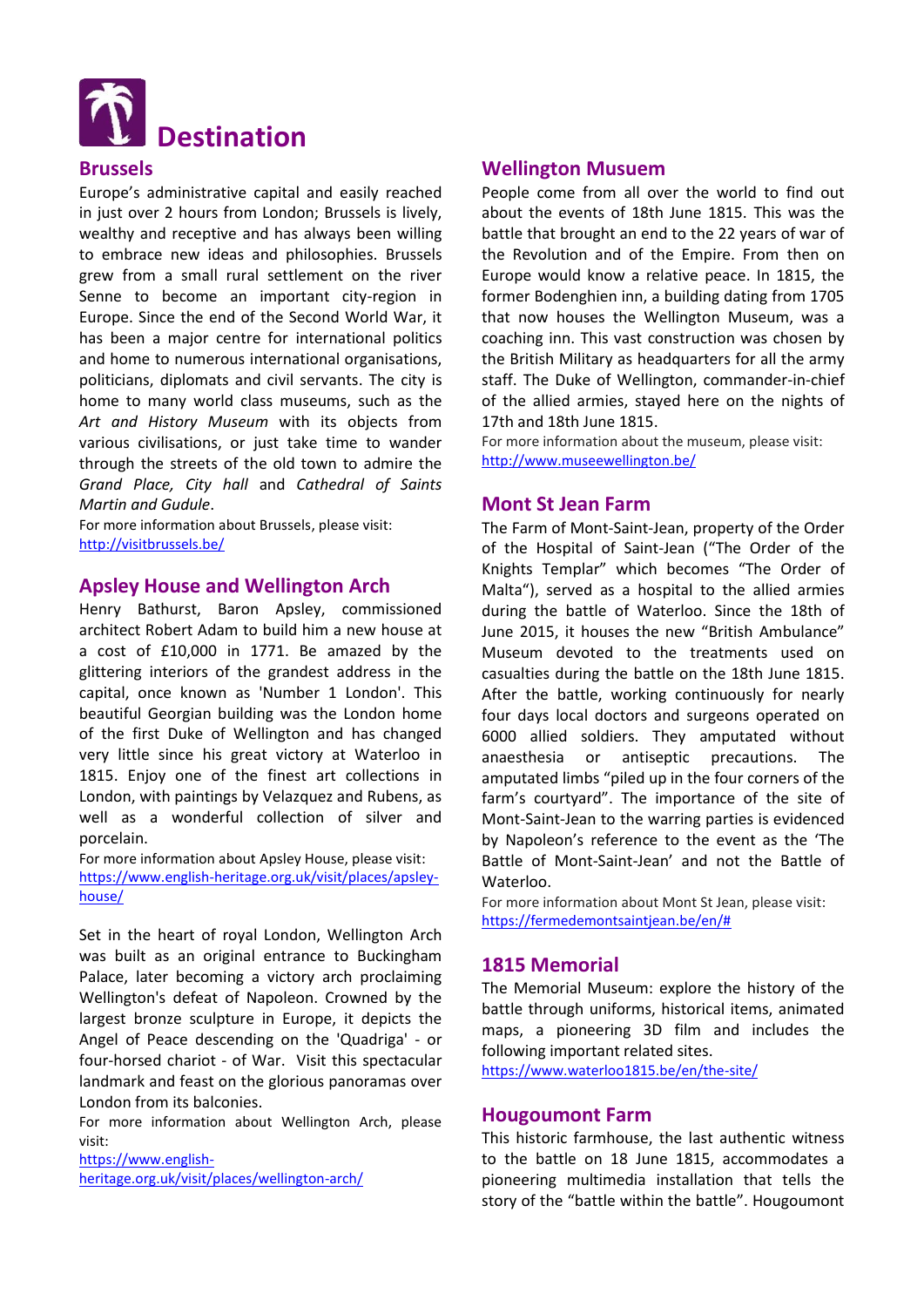Farm was the scene of fierce and deadly fighting. It is located in a forward position that protected the Allies' right flank and was where Napoleon's brother sparked off the battle. What was only supposed to be a diversionary manoeuvre at first became the most violent point of the battle. Throughout the day, the French assaults here were furious but in vain. The main building was burned to the ground. The house we see today is in fact the former gardener's cottage.

#### **Lion's Mound**

The Lion's Mound is a monument 40 metres high, erected in 1826 at the request of William I, King of the Netherlands, who wished to commemorate the spot where his elder son, the Prince of Orange, is presumed to have been wounded on 18 June 1815. It has a colossal lion at the top that symbolises the victory of the monarchies. From the top of the 226 steps, the view encompasses the entire Battlefield. An orientation plan and various signs help you to grasp the movements of the troops and to understand the square formations of the infantry, the deployments of the cavalry and the importance of the site's topography.

#### **The Panorama**

The Panorama is a vast, circular building housing a canvas painted in 1912 by Louis Dumoulin, a renowned professional painter whose 'Panorama du Tour du Monde' (voyage around the world) was presented at the Universal Exhibition in Paris in 1900. Its spectacular dimensions – 110 metres in circumference and 12 metres high – and the exceptional soundtrack plunge you right into the midst of the battle. You will be surrounded on all sides by battle scenes, the clashing of sabres, cavalry charges and cannon blasts.

#### **Eglise Sainte Catherine**

The St. Catherine church is a church -style neogothic located in Plancenoit village, in the province of Brabant Wallon. She is known for the commemorative plaques of the Battle of Waterloo.

## **Napoleon's Last Headquarters**

17 June 1815. The Emperor ordered them to stop and his aides de camp spotted an unoccupied residence. It was The Caillou Farm. It will be Napoleon's Last Headquarters. The Emperor, surrounded by his General Staff, spent the night of 17th to 18th June 1815 camped in the orchard under the protection of the Imperial Guard. The next day's battle plans were drawn up in the rooms

of the farmhouse. The day after Napoleon's defeat, the Prussians burned down the farm. Ruined, Farmer Boucquéau made the decision to sell the Caillou to a farmer in Vieux-Genappe, Jean Joseph Aubry. He, having restored some of the ruins, converted the main building into a tavern. In 1823, the farm was converted into a coaching inn by its next purchaser, Désiré François, before becoming the property of the provincial architect, Emile Coulon, in 1869. Emile Coulon was the first to become aware of the historical interest of this residence and paid special attention to its restoration and conservation. He transformed the building in 1889, giving it its present appearance. He purchased some furniture from Boucquéau's son: three tables, two chairs and a Tournai rug (still to be seen by visitors to the Museum) that Napoleon had used to draw up his battle plan. On the occasion of the bicentenary of the Battle of Waterloo in 2015, the Museum was completely renovated. The museum highlights the events of this famous night through testimonies and anecdotes from civilian and military life, all in an authentic setting.

For more information about Napoleon's Last Headquarters, please visit:

<https://www.dernier-qg-napoleon.be/en/home/>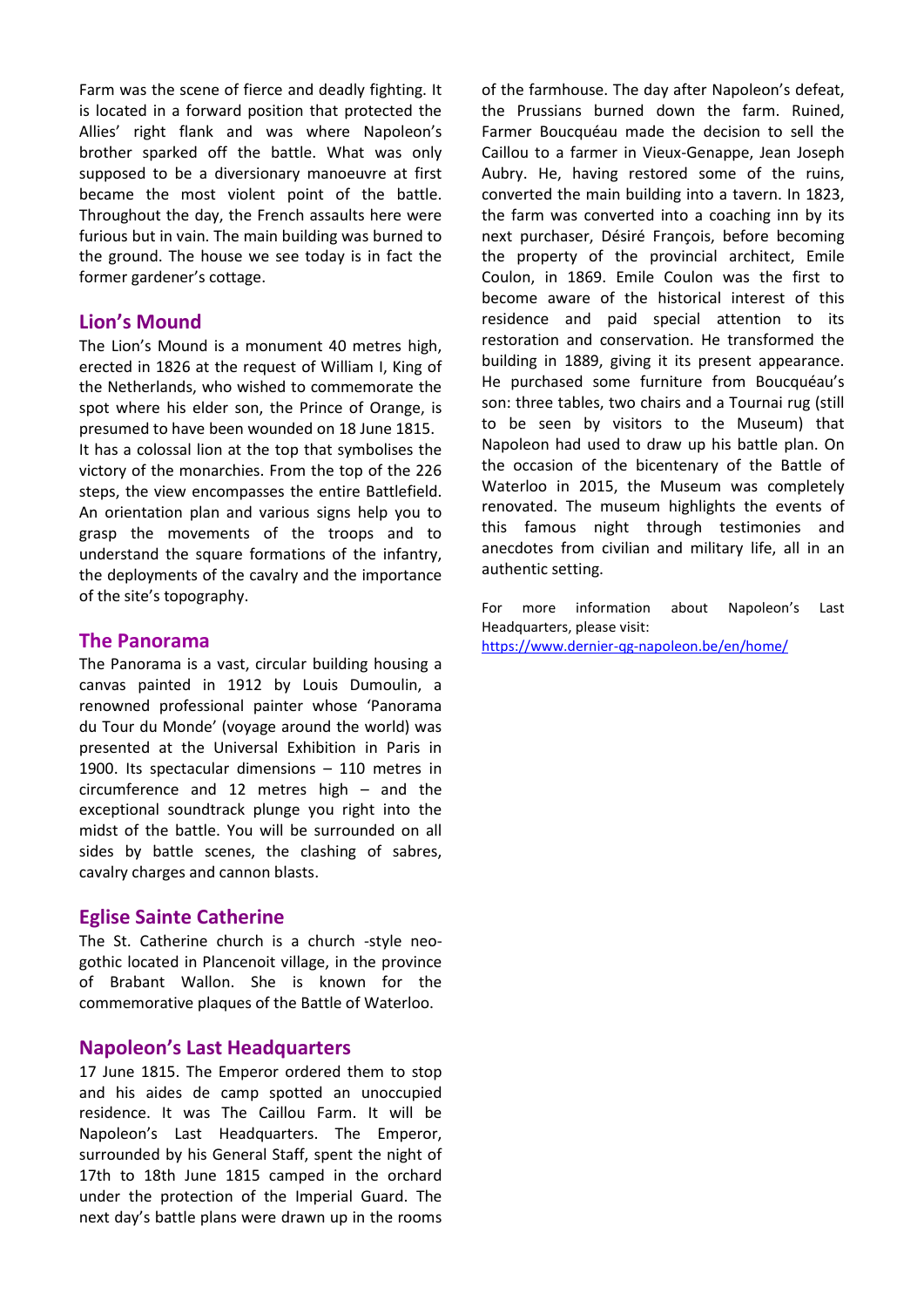# **Your guide**

**Julian Humphrys -** Julian read history at Emmanuel College, Cambridge, has worked at historical sites both in Britain and overseas and is now a trustee of the Battlefields Trust and a Fellow of the Royal Society of Arts. He has a



very infectious enthusiasm for history and has published numerous books on castles and battles. He currently leads more than a dozen tours for Travel Editions and imparts his extraordinary historical knowledge with wit and panache, making a tour led by him both an educational and entertaining experience.

#### **Julian will give 2 talks during your trip:**

*"The Scum of the earth: Wellington's Army" "Emperor in exile: Napoleon on St Helena,"*

#### **Tour manager**

Your tour manager will be on hand throughout the tour to ensure that everything operated according to plan. If you have any problems or questions please see him or her immediately  $-$  it is often possible to resolve complaints or problems very quickly on the spot, and do everything to help you enjoy your holiday.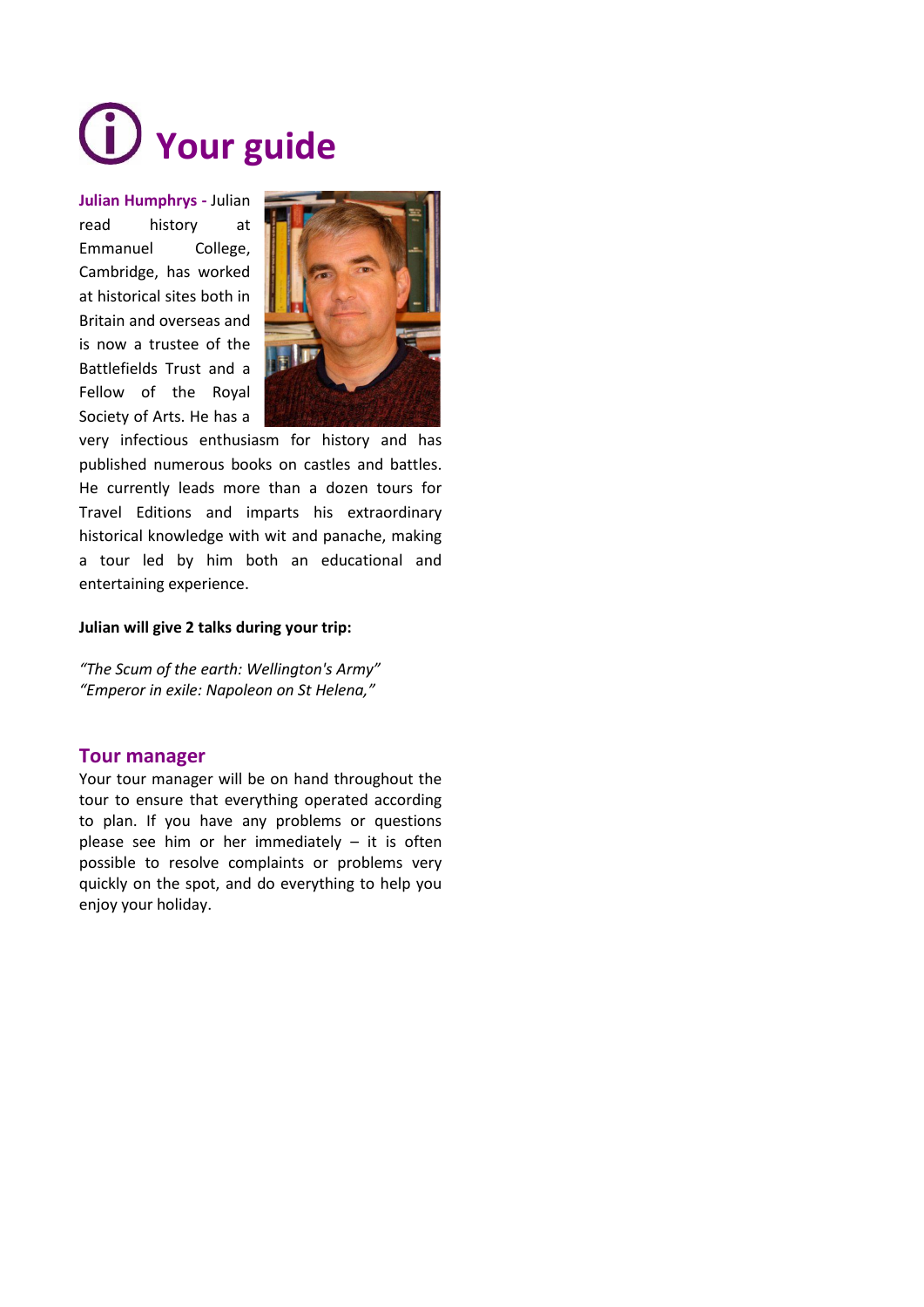**The Basics** 

Climate – The weather in Brussels at this time of year is likely to be pleasant, but there is the chance of the odd shower. Our best advice is to come prepared.

Time – GMT +2 hours (Summer time Apr-Oct); GMT + 1 (Standard time Nov-Mar). Language – French & Flemish. Religion – Roman Catholic.

National holidays – New Year's day (01 Jan); Easter Monday; Labour day (01 May); Ascension day; Whit Sunday; Whit Monday; Independence day (21 Jul); Assumption of Mary (15 Aug); All Saints' day (01 Nov); Armistice day (11 Nov); Christmas day (25 Dec); Boxing day (26 Dec).

Currency – Euro.  $\epsilon$ 1 = 100 cents. Notes are in denominations of €500, 200, 100, 50, 20, 10 and 5. Coins are in denominations of  $E$ 2 and 1, and 50, 20, 10, 5, 2 and 1 cents.

Banks – Cashpoints compatible with international banking networks are located in all towns and cities, as well as airports, major train stations and other spots. They usually offer an attractive exchange rate. Those banks that still exchange foreign currencies into local money will always charge a transaction fee, so withdrawing money from an ATM usually represents the most logical means of obtaining euros.

Credit cards – American Express, Diners Club, MasterCard and Visa are widely accepted across the country. If you're eating at a restaurant, check prior to the meal that your card will be an acceptable form of payment. Even in cities, it's advisable to carry a supply of cash with you at all times. Varying amounts of commission can be charged.

Electricity – 220 volt, two-pin continental plug.

Drinking water – Tap water is safe to drink. (Although you'll find a huge amount of bottled water for sale too)

Shops and museums – Shops are open Mon-Sat 1000-1800/1900. Department stores often remain open longer, up to 2100 on Friday. Outside main areas, some shops may close at lunchtime.

Please note that most museums are closed on Mondays.

Clothes & Shoes –You may like to bring a warm sweater for cool evenings. Light rain wear for the occasional storm and good grip/flat walking shoes are recommended.

Camera – bring plenty of memory cards/film and any spare camera batteries as these are not always available. Please check with your guide before photographing people.

Bath plugs – The hotel has plugs for basins, but it is useful to carry a 'universal' one with you.

Telephones/mobiles – You should be able to use your mobile phone whilst away, depending on your operator and contract. The guarantee of free mobile phone roaming throughout the EU, Iceland, Liechtenstein and Norway has ended. Check with your phone operator to find out about any roaming charges you might get from 1 January 2021. A new law means that you're protected from getting mobile data charges above £45 without you knowing. Once you reach £45, you need to opt in to spend more so that you can continue using the internet while you're abroad. Your phone operator will tell how you can do this.

Tipping –To keep our tours affordable, we do not increase the tour price by adding in tips. However, in the tourism industry, there is a certain level of expectation that when receiving a good service, one does award with a tip. Tour Managers, Representatives, Guides and Drivers appreciate a tip at the end of their involvement with the tour, but this is entirely at your discretion. We believe in allowing you to tip according to your level of satisfaction with their services, but for your guidance about £2-3 per person per day for the tour manager is the norm. We would like to reiterate that tipping is an entirely optional payment and this information is given purely to answer any questions you may have about it.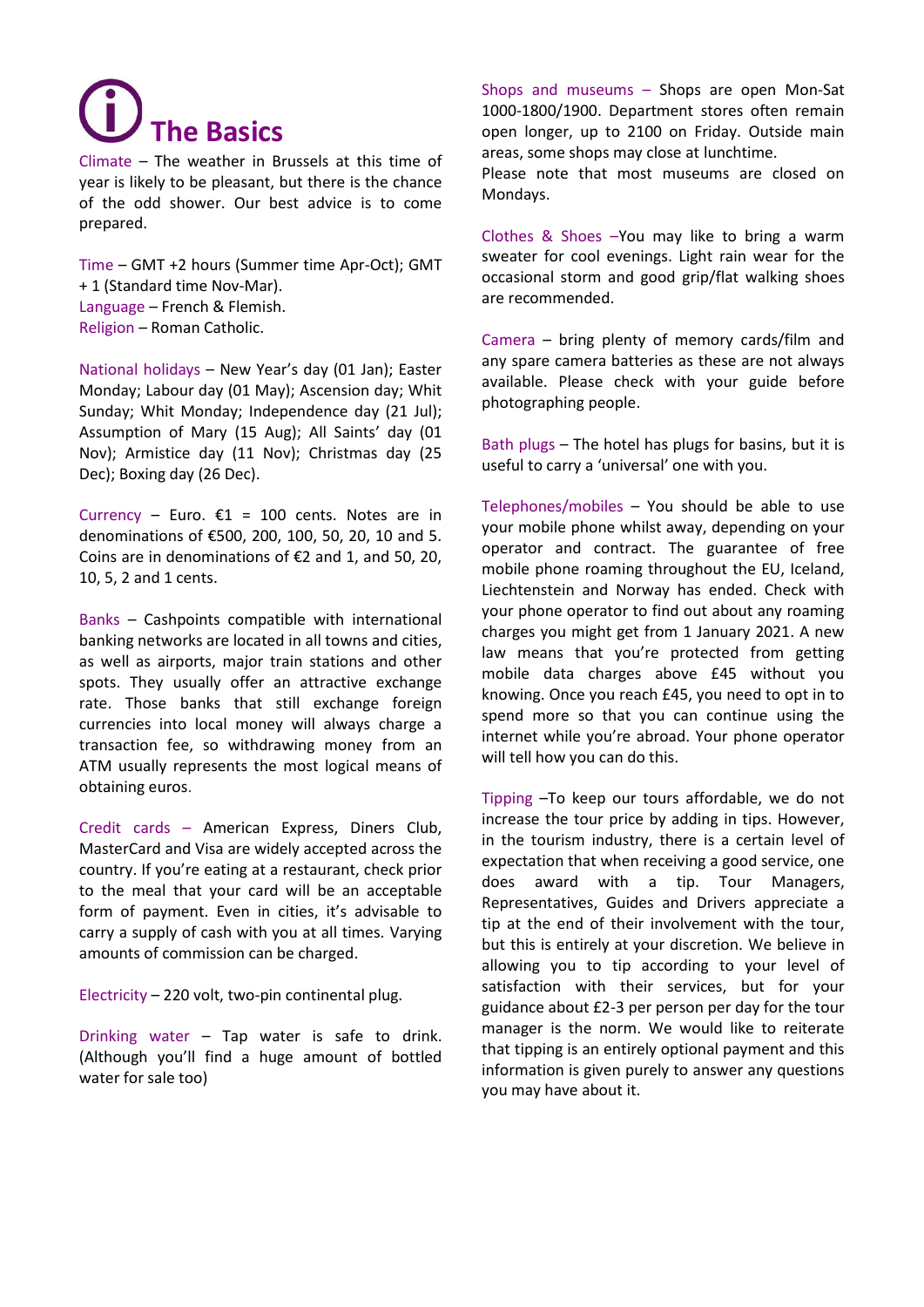

# **Doctor/Dentist/Chemist**

Please talk to your tour manager if you are feeling unwell and they will organise for you to see a doctor.

**Keep receipts for insurance claims**.



Your tour manager/hotel reception will arrange hospital transport.

**Keep receipts for insurance claims**.

## **General Health Advice**

We suggest you take a good supply of your own individual medicines with you and always keep some in your hand luggage in case you get delayed or your luggage goes astray. General-purpose supplies for bites, stings, or scratches, and your usual medication for headaches, or stomach upsets are always recommended. Oral rehydration sachets are excellent for topping up salt and glucose levels.

Visit the NHS Fit For Travel website for more generally information specific to the country you are visiting – [www.fitfortravel.nhs.uk](http://www.fitfortravel.nhs.uk/)

# **Sun Protection**

Always ensure you take sufficient sun protection and moisturiser. A sun hat and sunglasses are also advisable.

#### **Inoculations**

You should check with your own doctor and take their advice as to which inoculations are required for the country you are visiting, as only they know your medical history and recommendations are liable to change at short notice.



To be covered under your Travel Insurance Policy, if you become ill, it is essential that you contact a local doctor and also telephone the emergency number of your insurance company. You will **NOT** be covered for any claim unless this procedure is carried out. Your insurance company will then decide on the best course of medical attention.

## **European Health Insurance Card (EHIC)**

Before you travel, make sure you've got a valid European Health Insurance Card (EHIC) or UK Global Health Insurance Card (GHIC) or travel insurance with health cover.

You may not have access to free emergency medical treatment and could be charged for your healthcare if you do not have an EHIC or GHIC when visiting an EU country, or travel insurance with full healthcare cover when visiting Switzerland, Norway, Iceland or Liechtenstein. If you have an EHIC it will still be valid while it remains in date. Your European Health Insurance Card (EHIC) or Global Health Insurance Card (GHIC) will be valid if you're travelling to an EU country.

We strongly recommend that you take out an appropriate travel insurance policy when you travel abroad.

For further information about the GHIC please visit:

[https://www.ehic.org.uk](https://www.ehic.org.uk/)